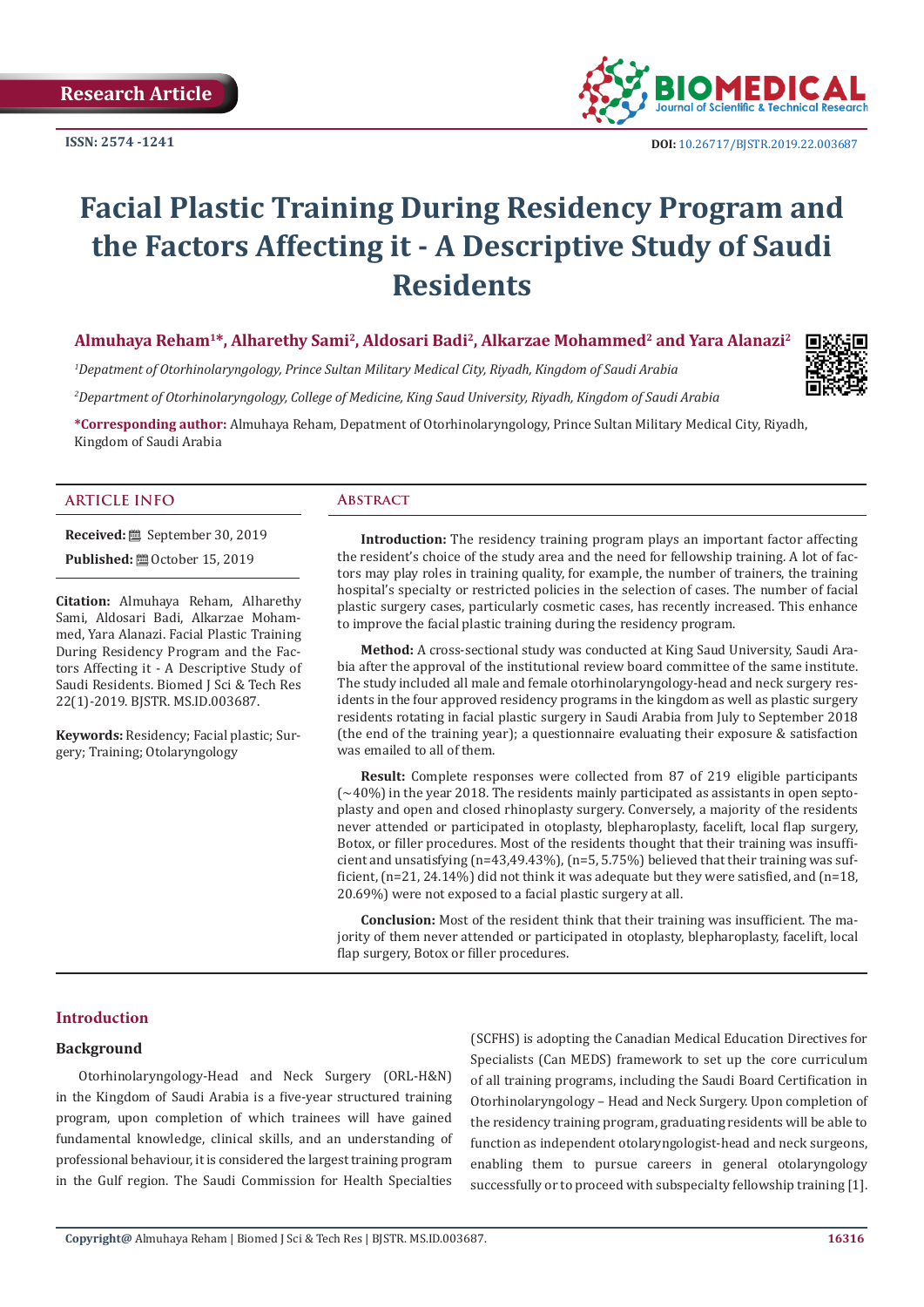The residency training program plays an important factor affecting the resident's choice of the study area and the need for fellowship training. The impact of residency training in otolaryngology subspecialty may be positive or negative; thus, it is crucial to receive balanced training in all divisions. A lot of factors may play roles in training quality, for example, the number of trainers, the training hospital's specialty or restricted policies in the selection of cases.

The number of facial plastic surgery cases, particularly cosmetic cases, has recently increased. This enhance to improve the facial plastic training during the residency program [3]. A study undertaken by Osguthorpe et al. found that no significant differences in cosmetic surgery results between surgeries performed by the residents or staff who trained them except that residents required more time [4]. However, residents need sufficient training & increased exposure to these procedures to reach this goal [3]. In Saudi (ORL-H&N) residency program, the facial plastic rotation is mandatory to do in the (R3-R5) levels for three months, with a minimum number of cases for each procedure and recommended courses to be taken [1].

#### **Objectives**

There is no recent study has assessed resident's exposure to facial plastic surgery during the residency program, especially in Saudi Arabia. Therefore, it was found worthwhile to analyse the change in the knowledge and attitudes of (ORL-H&N) program residents after introducing the rotation on facial plastic surgery in the new curriculum.

#### **Methods**

A cross-sectional study was conducted at King Saud University, Saudi Arabia after the approval of the institutional review board committee of the same institute. The study included all male and female otorhinolaryngology-head and neck surgery residents in the four approved residency programs in the kingdom as well as plastic surgery residents rotating in facial plastic surgery in Saudi Arabia from July to September 2018 (the end of the training year);

a questionnaire was emailed to all of them. Data regarding the residents' demography, duration of facial plastic surgery rotation during the residency program was collected. Also, self-reported evaluation related to facial plastic surgery procedures such as (septoplasty, rhinoplasty, otoplasty, blepharoplasty, facelift surgery, local flap, Botox, and dermal fillers), number of times attending/ participating in the previous procedures, evaluation of the training in the facial plastic surgery rotation in general and what is the reasons affecting it. Residents in the R2-R3 level were considered junior residents, whereas those in the R4-R5-R6 level were considered seniors. Residents in the R1 level were excluded from the study since they have no exposure.

#### **Results**

Complete responses were collected from 87 of 219 eligible participants  $(-40%)$  in the year 2018. Resident distribution by the Saudi region was ( $n= 52$ , 59.77%) from the central region, ( $n= 9$ ,10.34%) from the eastern region, (n= 22, 25.29%) from the western region, and (n= 4 ,4.60%) from the southern region. Otolaryngology residents represented a majority (n= 75, 86.21%) & plastic surgery residents (n=12,13.79%). In addition, participants were predominantly male (n = 59, 67.82% (VS female) n = 28, 32.18%). R2 level were (n= 18, 20.69%), R3 level were (n= 28, 32.18%), R4 level were (n= 15,17.24%), R5 level were (n= 24, 27.59%), and R6 level were (n= 2, 2.30%). Most residents participated in facial plastic surgery rotation at the junior level (n= 57, 65.52%). Overall, (n= 48, 55.17%) of our participants' facial plastic rotations were based on hospital's need, (n= 21, 24.14%) on curriculum requirement, and (n=18, 20.69%) on personal preference. The duration of facial plastic surgery rotation for a majority of the residents was 3 months (Figure 1). Responses to questions assessing exposure and residents' role in facial plastic surgery during residency program are presented in Table 1. The residents mainly participated as assistants in open septoplasty and open and closed rhinoplasty surgery. Conversely, a majority of the residents never attended or participated in otoplasty, blepharoplasty, facelift, local flap surgery, Botox, or filler procedures.



**Figure 1:** The duration of facial plastic rotation during residency program.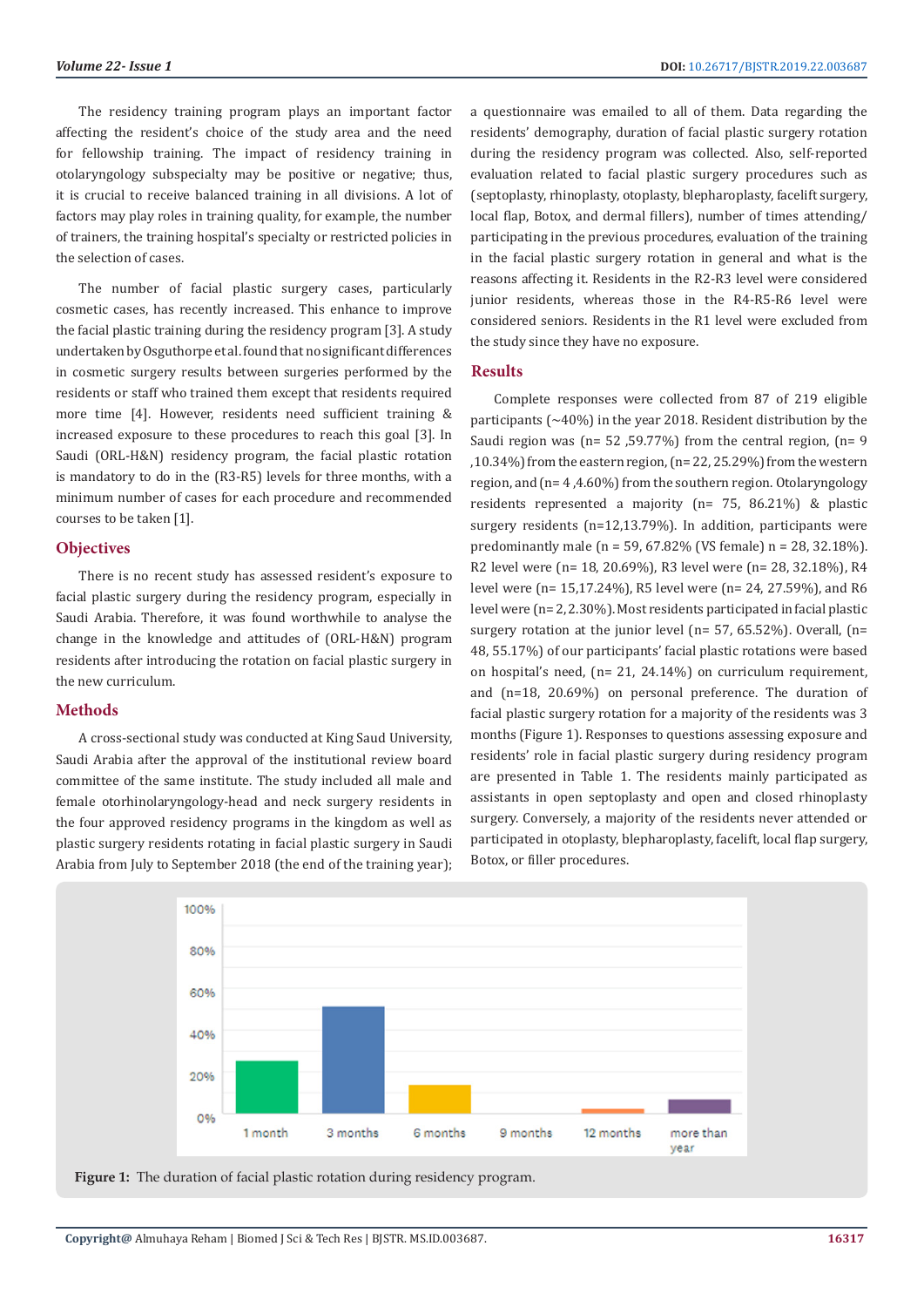| Question: Have you attended/participated in the follow-<br>ing procedure? | As an observer | As a surgeon | As an assistant | Did not attend or participate |
|---------------------------------------------------------------------------|----------------|--------------|-----------------|-------------------------------|
| Open septoplasty                                                          | 21 (24.14%)    | $9(10.34\%)$ | 34(39.08%)      | 23 (26.44%)                   |
| Open rhinoplasty surgery?                                                 | 16 (18.39%)    | $6(6.90\%)$  | 62 (71.26%)     | 3(3.45%)                      |
| Closed rhinoplasty surgery?                                               | 16 (18.39%)    | 11 (1264. %) | 48(55.17%)      | 12 (13.79%)                   |
| Otoplasty surgery?                                                        | 15 (17.24%)    | $8(9.20\%)$  | 25 (28.74%)     | 39 (44.83%)                   |
| Blepharoplasty surgery?                                                   | $9(10.34\%)$   | $3(3.45\%)$  | 11 (12.64%)     | 64 (73.56%)                   |
| Facelift surgery?                                                         | $4(4.60\%)$    | $2(2.30\%)$  | $6(6.90\%)$     | 75 (86.21%)                   |
| Local flap surgery?                                                       | 10 ((%11.49)   | $9(10.34\%)$ | 35 (40.33%)     | 33 (37.93%)                   |
| Botox/filler procedure?                                                   | 11 (12.64%)    | $3(3.45\%)$  | 5(5.75%)        | 68 (78.16%)                   |

**Table 1:** The residents' role in facial plastic surgery procedures during training.

In self-efficacy evaluation regarding the basic knowledge & skills following the facial plastic surgery rotation, we found that most of the residents could not correct superior deviation (n=38, 4368. %) and they did not know the different types of otoplasty techniques (n=38, 4368. %), however, most residents could correct posterior deviation (n=51,58.62%), anterior deviation **Table 2:** Results of A self-efficacy evaluation.

(n=46,52.87%), and caudal dislocation (n=33,37.93%), and they knew the indications for open septoplasty (n=43,49.43%). At the end of the rotation, (n=19, 21.84%) only can confidently perform facial analysis and the majority (n=53,60.92%) believe that they can partially do operative planning (Table 2).

| <b>Question</b>                                          | <b>Yes</b>  | <b>No</b>   | <b>Partially</b> |
|----------------------------------------------------------|-------------|-------------|------------------|
| Do you know the indications for open septoplasty?        | 43 (49.43%) | $7(8.05\%)$ | 37 (42.53%)      |
| Can you correct superior deviation?                      | 17 (19.54%) | 38 (4368.%) | 32 (36.78%)      |
| Can you correct anterior deviation?                      | 46 (52.87%) | 20(22.99%)  | 21 (24.14%)      |
| Can you correct posterior deviation?                     | 51 (58.62%) | 20 (22.99%) | 16 (18.39%)      |
| Can you correct caudal dislocation?                      | 33 (37.93%) | 28 (32.18%) | 26 (29.89%)      |
| Are you confident in performing the facial analysis?     | 19 (21.84%) | 29 (33.33%) | 39 (44.83%)      |
| Can you do operative planning for a rhinoplasty patient? | 17 (19.54%) | 17 (19.54%) | 53 (60.92%)      |
| Do you know the types of closed rhinoplasty techniques?  | 25 (28.74%) | 28 (32.18%) | 34 (39.08%)      |
| Do you know the types of otoplasty techniques?           | 27 (31.03%) | 38 (43.68%) | 22 (25.29%)      |

We evaluated resident satisfaction and the primary factors affecting their training. Most of the residents thought that their training was insufficient and unsatisfying (n=43,49.43%), (n=5, 5.75%) believed that their training was sufficient, (n=21, 24.14%) did not think it was adequate but they were satisfied, and (n=18, 20.69%) were not exposed to a facial plastic surgery at all (Table 3). A majority felt that their training was affected by consultant

concern of the outcome (n=57, 65.52%), (n=23, 26.44%) think it may play a role, whereas only (n=7, 8.05%) disagreed. The number of training consultants was considered the second factor affecting the training in facial plastic surgery rotation during the residency program (n=46, 52.87%). However, the least effecting element was the presence of fellows (n=8, 9.20%) (Figure 2).

**Table 3:** Resident satisfaction by region.

|                                   | <b>Central region</b> | Eastern region | Western region | Southern region |
|-----------------------------------|-----------------------|----------------|----------------|-----------------|
| No exposure                       | $4(7.69\%)$           | 5(55%)         | 8 (36.36%)     | 1(25%)          |
| Insufficient, and<br>unsatisfying | $26(50\%)$            | $3(33.3\%)$    | 12 (54.54%)    | $2(50\%)$       |
| Insufficient but satisfying       | 18(34.61%)            | $0(0\%)$       | $2(9.09\%)$    | 1 (25%)         |
| Sufficient                        | $4(7.69\%)$           | $1(11.1\%)$    | $0(0\%)$       | $0(0\%)$        |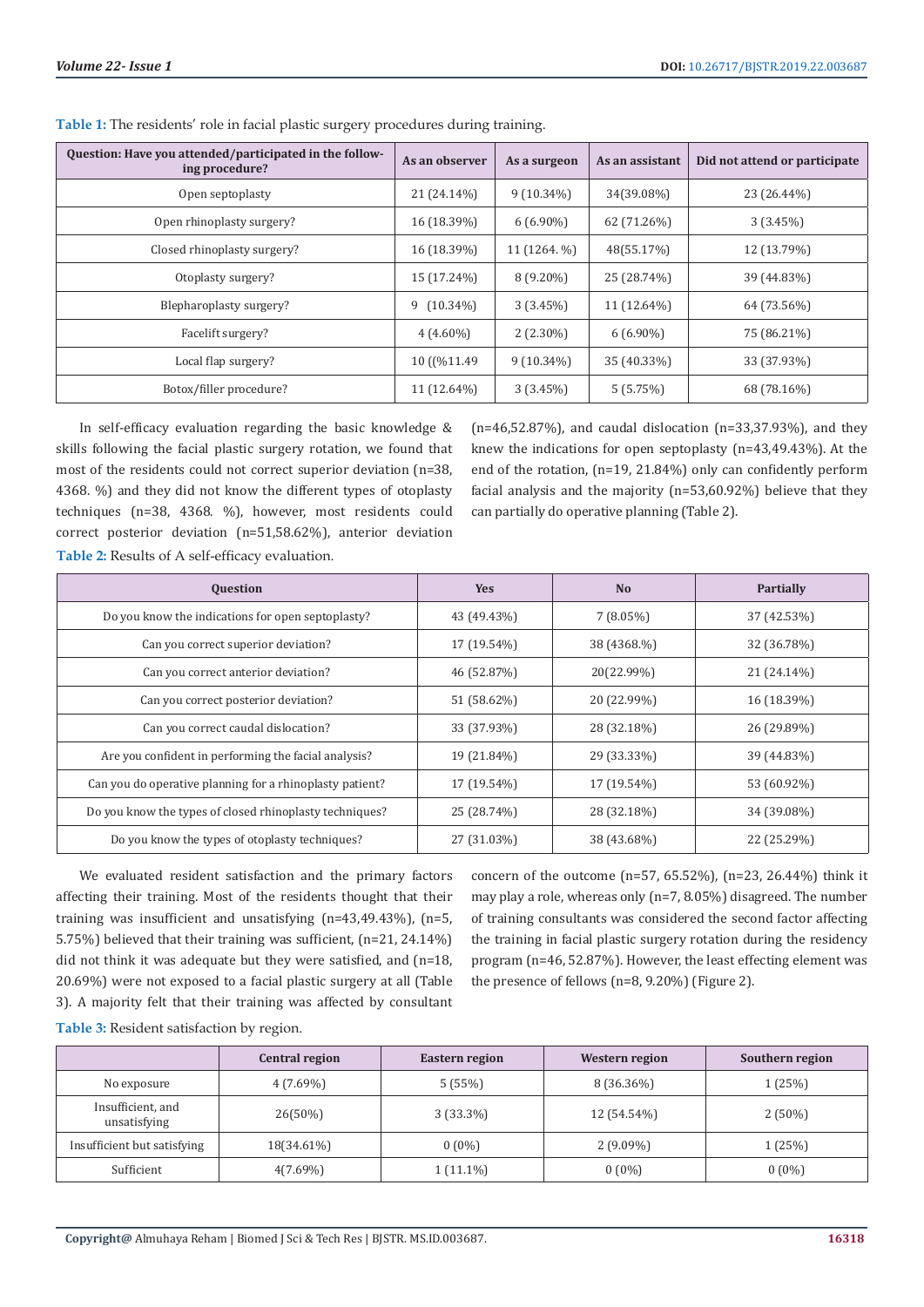



#### **Discussion**

Residency programs are critical in developing competencies that residents are expected to demonstrate to help them in patients' care, improve their knowledge and communication skills, and competently perform all medical and invasive procedures essential to their area of practice [5] It is much easier to acquire new surgical skills in a residency program than after the completion of the residency training [6].

Safely learning the necessary surgical skills are considered the most significant challenge and requires a training period [6]; thus, the residents must be provided with reliable and effective methods to help them achieve such skills. Having adequate knowledge, undergoing a period of preceptorship with multiple courses, and working as members of a high-performance team, all play a role in gaining the necessary experience to ensure optimum outcomes [6]. The Accreditation Council for Graduate Medical Education's (ACGME) suggests viewing a videotape of one's performance, receiving oral feedback, keeping logs and learning plans, performing self-assessments and quality improvement projects, and developing resident-initiated projects such as activities involving active experimentation for practice-based learning and improvement [7]. However, inadequate training during residency is one of the reasons why residents seek fellowship training [8]. But the Lack of appropriate training in basic procedures during residency program may prevent them from gaining additional skills and may affect their drive to complete their fellowship training as well [8].

Surgical training in otolaryngology has characteristics that could minimize or enhance the magnitude of this task. These factors include many subspecialties and varied operative modes including open vs. endoscopic, microscopic, office-based procedures as well as the issues of medical otolaryngology and comfort zone [9]. The

objectives of facial plastic rotation in an otolaryngology residency training program in Saudi Arabia in general, are to demonstrate adequate knowledge and surgical expertise in nasal, auricular, and lip reconstruction, functional and cosmetic rhinoplasty, blepharoplasty, and face, brow, and neck lifting. Besides, developing basic competence in non-invasive facial rejuvenation techniques, including facial augmentation, botulinum toxin (Botox) injection, laser therapy, and chemical peeling, is necessary [1].

Unfortunately, what we found is contradicting these objectives, the majority didn't have exposure to blepharoplasty, facelift or rejuvenation injections. No recent studies have discussed residents' level of exposure to surgical facial plasty to compare with our results. However, Thomas et al. in 1990 evaluated the facial plastic training in the American board of otolaryngology-head and neck surgery & they reported a decrease in the number of facioplasty procedures performed by residents, notably brow lifts, face lifts, and otoplasties [3]. Miller R in 1994 found that United States' residents did not receive enough training in otology, facial plastic surgery, and allergy; however, they received too much training in head and neck surgery which is comparable of what we found [8].

Most of our residents thought that consultant concern of the result was the main reason for insufficient training. Conversely, studies showed that resident participation in surgery is not associated with an increase in morbidity or mortality [9-16] and based on the American College of Surgeons-NSQIP Database, operations with resident involvement had similar morbidity and lowered mortality than did those without the participation of residents, and the cosmetic surgery in particular has no difference [4,17] Limitations of this study include the relatively small sample size, lack of objective tools for assessing resident knowledge and skills, the different level of residents training in facial plastic